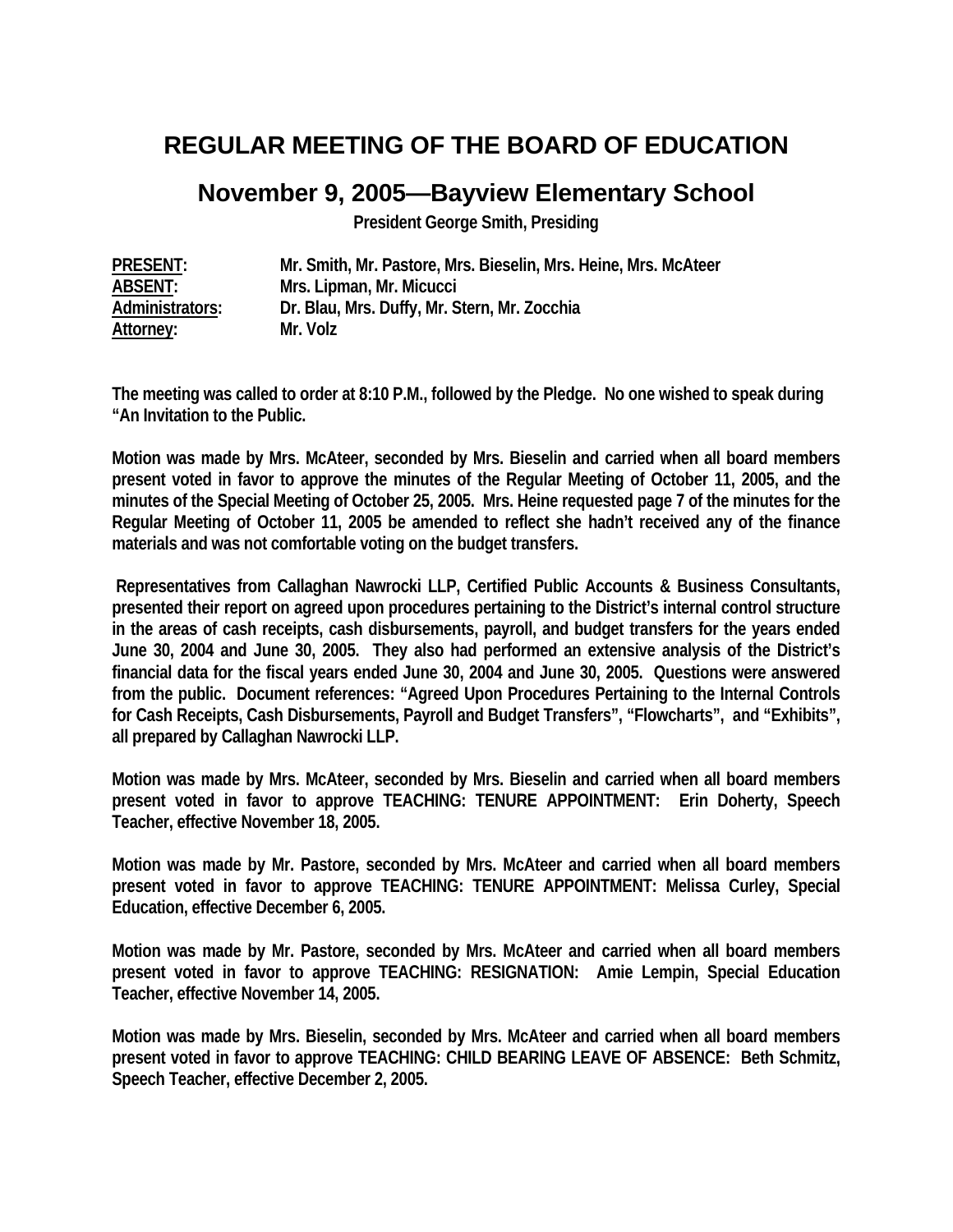**Page 2 Regular Meeting November 9, 2005** 

**Motion was made by Mrs. Heine, seconded by Mrs. McAteer and carried when all board members present voted in favor to approve TEACHING: CHILD REARING LEAVE OF ABSENCE: Stephanie Pugliese, English Teacher, effective October 10, 2005 to June 30, 2006.** 

**Motion was made by Mrs. Bieselin, seconded by Mrs. McAteer and carried when all board members present voted in favor to approve TEACHING: CHILD REARING LEAVE OF ABSENCE (Pursuant to Family and Medical Leave Act of 1993—12 Weeks Continuous Medical Coverage): Linda Marino, Art Teacher, effective November 14, 2005 to February 12, 2006.** 

**Motion was made by Mrs. Heine, seconded by Mrs. McAteer and carried when all board members present voted in favor to approve TEACHING: CHILD REARING LEAVE OF ABSENCE (Pursuant to Family and Medical Leave Act of 1993—12 Weeks Continuous Medical Coverage): Melissa Morana, Science Teacher, effective November 3, 2006 to January 2, 2006.** 

**Motion was made by Mrs. McAteer, seconded by Mrs. Bieselin and carried when all board members present voted in favor, except Mrs. Heine who was opposed, to approve TEACHING: PART TIME DEAN APPOINTMENTS (Stipend \$5,500 prorated for 2005-06 school year): Craig Evans, Dean of Students,**  effective November 14, 2006; George Gagliardi, Dean of Students, effective November 14, 2005; **John Sparacio, Dean of Students, effective November 14, 2005; Elizabeth Walsh-Bulger, Dean of Students, effective November 14, 2005.** 

**Motion was made by Mr. Pastore, seconded by Mrs. McAteer and carried when all board members present voted in favor to approve TEACHING: REGULAR SUBSTITUTE: Nicole Herzog, English Teacher, effective September 1, 2005 to June 30, 2006, Step 11, replacing S. Pugliese, H.S.** 

**Motion was made by Mrs. Bieselin, seconded by Mrs. McAteer and carried when all board members present voted in favor, except Mrs. Heine who was opposed, to approve TEACHING: REGULAR SUBSTITUTE: Teresa Romanelli, Elementary Teacher, effective January 5, 2006 to June 30, 2006, Step 11, replacing C. Evans, Beach St.** 

**Motion was made by Mrs. Bieselin, seconded by Mrs. McAteer and carried when all board members present voted in favor, except Mrs. Heine who was opposed, to approve TEACHING: RECALL OF EXCESSED ELEMENTARY TEACHER: Karen Nordland, Elementary Teacher, probationary period November 14, 2005 to November 13, 2006, Captree, Grade 4, replacing C. Evans.** 

**Motion was made by Mrs. McAteer, seconded by Mrs. Bieselin and carried when all board members present voted in favor, except Mrs. Heine who was opposed, to approve TEACHING: PART TIME APPOINTMENT: Patrick Tunstead, Social Studies Teacher, effective November 14, 2005, Step 11, prorated at .8: Beach St., .6 replacing G. Gagliardi; .2 replacing E. Walsh-Bulger.**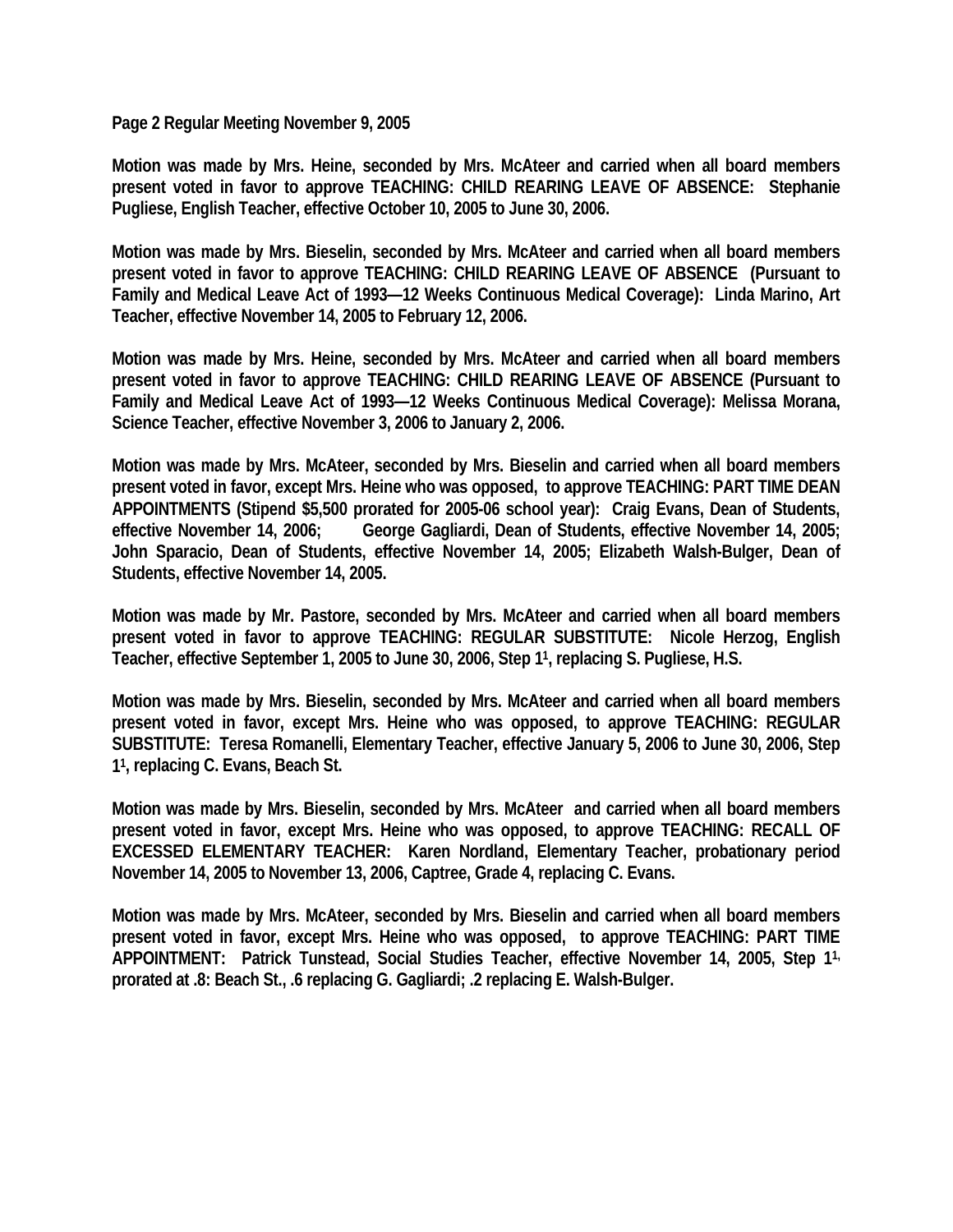**Page 3 Regular Meeting November 9, 2005** 

**Motion was made by Mr. Pastore, seconded by Mrs. McAteer and carried when all board members present voted in favor to approve TEACHING: PREFERRED SUBSTITUTE: Phillip Kane, In School Suspension, effective November 14, 2005 to June 30, 2006, \$127.14 per diem as per LOA; replacing P. Tunstead.** 

**Motion was made by Mrs. Bieselin, seconded by Mrs. McAteer and carried when all board members present voted in favor to approve CLASSIFIED CIVIL SERVICE: RESIGNATION: Robert Grotz, Custodial Worker I, effective October 28, 2005.** 

**Motion was made by Mrs. McAteer, seconded by Mrs. Bieselin and carried when all board members present voted in favor to approve CLASSIFIED CIVIL SERVICE: RESIGNATION: Eileen Christofi, Teacher Aide, effective November 8, 2005.** 

**Motion was made by Mr. Pastore, seconded by Mrs. McAteer and carried when all board members present voted in favor to approve CLASSIFIED CIVIL SERVICE: PROBATIONARY APPOINTMENT: Teri Brett, Cafeteria Aide, effective October 17, 2005, Step 1, replacing R. White.** 

**Motion was made by Mrs. McAteer, seconded by Mrs. Bieselin and carried when all board members present voted in favor to approve CLASSIFIED CIVIL SERVICE: PROBATIONARY APPOINTMENT: Stacey MacGregor, Teacher Aide (grant funded), effective October 17, 2005, Step 6, new position.** 

**Motion was made by Mrs. McAteer, seconded by Mrs. Bieselin and carried when all board members present voted in favor to approve CLASSIFIED CIVIL SERVICE: PROBATIONARY APPOINTMENT: Diane Scherer, Cafeteria Aide, effective October 14, 2005, Step 1, replacing C. Kane.** 

**Motion was made by Mrs. McAteer, seconded by Mrs. Bieselin and carried when all board members present voted in favor to approve CLASSIFIED CIVIL SERVICE: PROBATIONARY APPOINTMENT: Stephen D'Angelo, Groundskeeper I, effective November 14, 2005, Step 1, replacing W. Quinn, retired.** 

**Motion was made by Mrs. McAteer, seconded by Mrs. Heine and carried when all board members present voted in favor to approve CLASSIFIED CIVIL SERVICE: RECALL: Susan Lombardi, Teacher Aide, effective October 31, 2005, Step 4, replacing L. Albanese.** 

**Motion was made by Mrs. Heine, seconded by Mrs. McAteer and carried when all board members present voted in favor to approve CLASSIFIED CIVIL SERVICE: CHANGE IN STATUS: Donna Cummings, Teacher Aide (grant funded), effective October 31, 2005, Step 1, new position, change from 3 hour cafeteria worker.** 

**Motion was made by Mrs. Heine, seconded by Mrs. McAteer and carried when all board members present voted in favor to approve CLASSIFIED CIVIL SERVICE: SUBSTITUTE CLERICAL (\$8.83/hr): Lisa Spradley, effective November 4, 2005; Sophie Sparacino, effective October 25, 2005.** 

**Motion was made by Ms. McAteer, seconded by Mrs. Heine and carried when all board members present voted in favor to approve CLASSIFIED CIVIL SERVICE: SUBSTITUTE NURSE (\$85 per diem): Andrea Flannery, effective October 27, 2005.**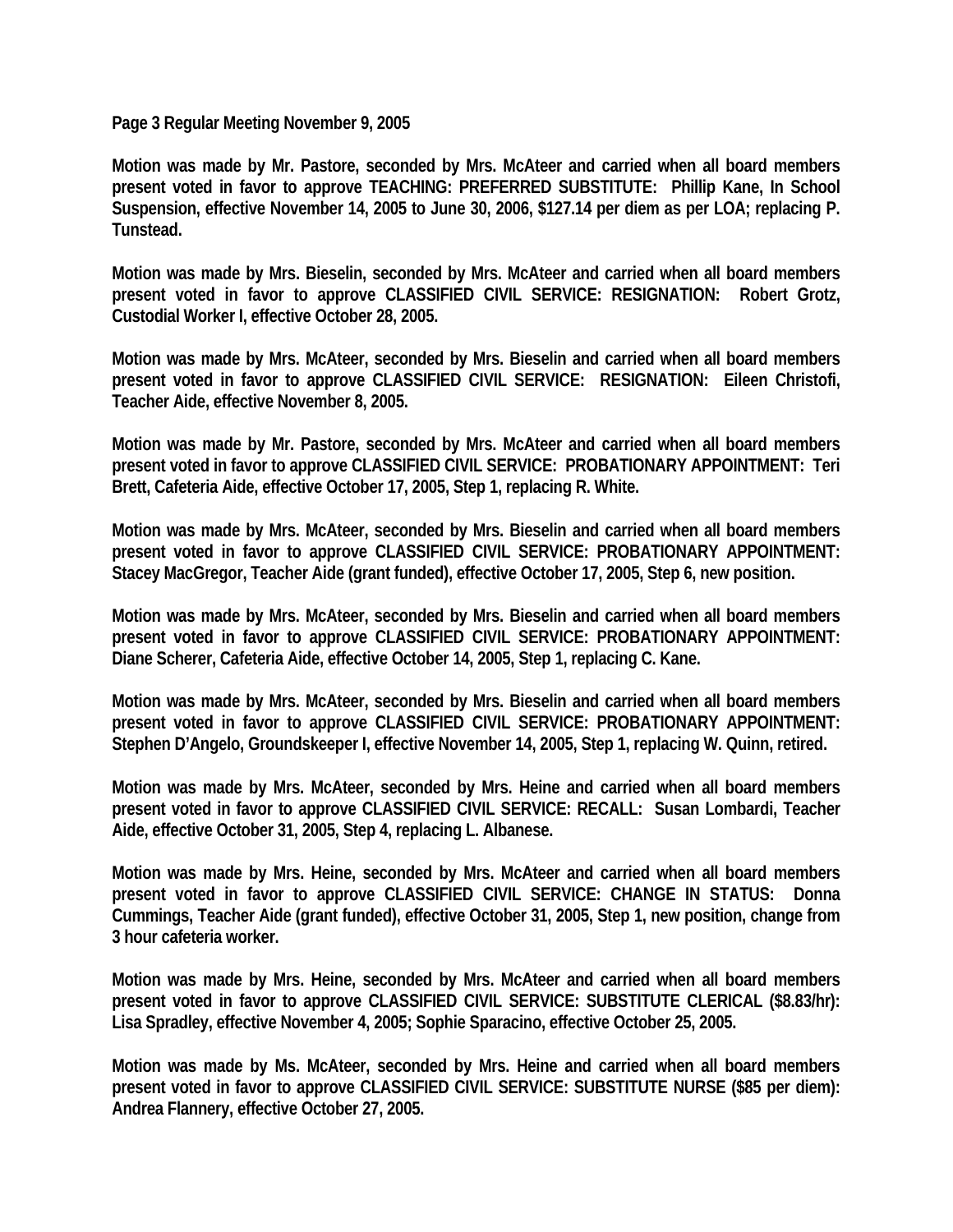**Page 4 Regular Meeting November 9, 2005** 

**Motion was made by Mrs. McAteer, seconded by Mrs. Heine and carried when all board members present voted in favor to approve CLASSIFIED CIVIL SERVICE: SUBSITUTE FOOD SERVICE WORKER (\$6.50/hr): Lisa Stradley, effective November 4, 2005.** 

**Motion was made by Mr. Pastore, seconded by Mrs. McAteer and carried when all board members present voted in favor to approve CLASSIFIED CIVIL SERVICE: RETIREMENT: Mary Larsen, Account Clerk, effective November 30, 2005.** 

**Motion was made by Mrs. McAteer, seconded by Mrs. Heine and carried when all board members present voted in favor to approve OTHER: SUBSTITUTE TEACHERS (\$85 per diem): Melanie Beach, effective October 12, 2005; Robin Brisson, effective October 26, 2005; Andrea Flannery, effective October 27, 2005; Jacqueline Gervasio, effective October 25, 2005; Kristie Locasio, effective October 31, 2005,** *student teacher***; Karen McLeod, effective October 28, 2005; Christine Poupis, effective October 25, 2005; Carol Ann Ryan, effective October 25, 2005; Joshua Schmidt, effective October 26, 2005; Lorraine Smith, effective October 19, 2005; John Verbeke, effective October 25, 2005.** 

**Motion was made by Mrs. McAteer, seconded by Mrs. Bieselin and carried when all board members present voted in favor to approve OTHER: AUDITORIUM TECHNICIAN – 2005-06 School Year: John Kennedy, Beach Street Middle School (school functions \$75 per event; rental function \$50/hr) (shared payment based upon availability as needed).** 

**Motion was made by Mrs. McAteer, seconded by Mrs. Bieselin and carried when all board members present voted in favor to approve OTHER: ADVISORS/CLUBS 2005-06 School Year:** *Revised Appointments (\*change from shared stipend):* **Beach Street M.S.: James Stidd, Robotics/Lego League – full stipend\*; Thomas Larsen, Robotics/Lego League – full stipend\*. Udall Road M.S.: Michael Gural, Robotics/Lego League – full stipend\*; Michael Taranto, Robotics/Lego League – full stipend\*.**  *New Appointments***: Beach Street M.S.: Gail Goodman-Atlas, Robotics/Lego League – full stipend. P.J.Bellew School: Theresa Robertson, Science Club. Manetuck School: Nicholas Grieco, Scenery Club. Udall Road M.S.: William Eidenback, Drama Director; William Eidenback and Kimberly Crouch, Music Director.** 

**Motion was made by Mrs. McAteer, seconded by Mrs. Bieselin and carried when all board members present voted in favor to approve OTHER: FALL COACHES 2005-06 School Year: Beach Street M.S.: Girls Soccer: John Sparacio, JV 2 Coach (replacing J. Beuther).** 

**Motion was made by Mrs. Bieselin, seconded by Mrs. McAteer and carried when all board members present voted in favor to approve completed curriculum development projects: English Language Arts Kindergarten curriculum; Using the Internet & Video Camcorder (addition to Middle School Computer Curriculum); Astronomy II: The Solar System.** 

**Motion was made by Mrs. McAteer, seconded by Mrs. Bieselin and carried when all board members present voted in favor to approve new secondary course proposals for 2006-07: Social Studies – "Introduction to Western Philosophy". English – "WRT 105 – Practices of Academic Writing" and "ETS 142 – Narratives of Culture: Introduction to Issues of Critical Reading". Family and Consumer Science "Culture and Food". Business – "College Business Communications". Science – "Natural Disasters".**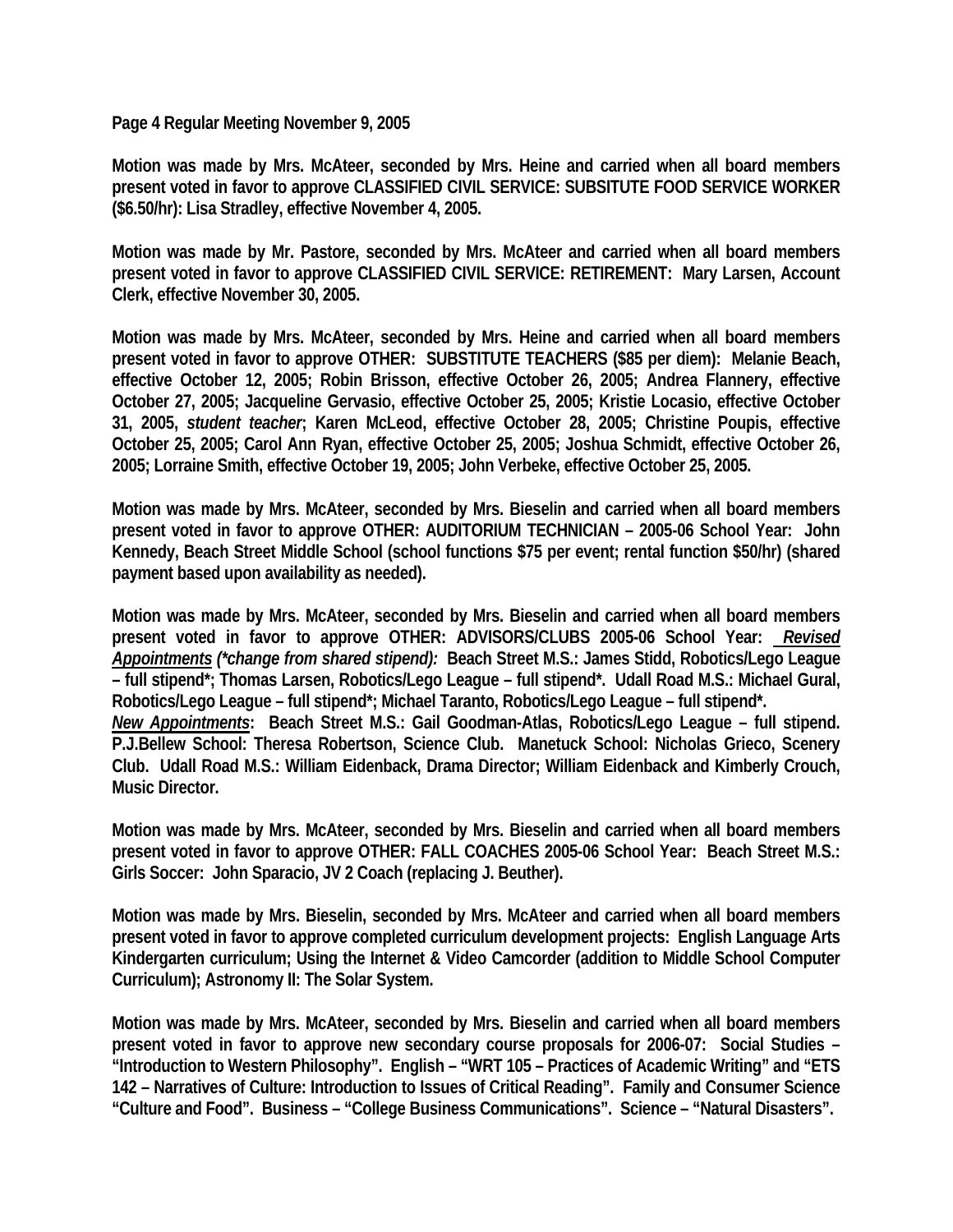**Page 5 Regular Meeting November 9, 2005** 

**The Finance Committee, Policy Committee and Buildings and Grounds Committee did not meet this month. Mrs. McAteer reported on School Board/Student Liaison Committee meetings held on 11/3 and 11/7 with Udall Road M.S., Beach Street M.S., and the High School. Mrs. McAteer and Mrs. Heine reviewed Committee on Special Education/Preschool Special Education recommendations re: classification/placement/I.E.P. modifications of students as delineated, on 11/9: New BOCES placements: CSE# 5959, 6062. CSE #6066, 6069, 5483, 6070, 5733, 3045, 6053, 6061, 4828, 20216, 6072, 5440, 4615, 5564, 6027, 3934, 3645. CPSE# 5953, 6127, 5639, 6128, 6098, 6101, 6131, 6132, 6096, 6129, 6130.** 

**Mrs. Bieselin reported on Health and Wellness Alliance, which met on 10/27.** 

**The Treasurer's Report for September was presented. Beginning balance was \$7,957,146.58 and ending balance was \$7,024,948.77.** 

**Motion was made by Mrs. Bieselin, seconded by Mr. Pastore to approve budget transfers. After a discussion, motion was made by Mrs. Heine, seconded by Mr. Pastore and carried when all board members present voted in favor to table approval of budget transfers until next Planning Session.** 

**Motion was made by Mrs. Heine, seconded by Mrs. McAteer and carried when all board members present voted in favor to approve the following Health Service Contract with West Islip UFSD: Babylon School District (Babylon Christian School) 1 student @ \$537.39 = \$537.39.** 

**Motion was made by Mrs. Bieselin, seconded by Mrs. McAteer and carried when all board members present voted in favor to approve bid for Heating, Ventilation and Air Conditioning Services. Bid was awarded to Sav More Mechanical Corp. (\$20,460. service contract; \$95/hr labor rate for additional repairs).** 

**Motion was made by Mrs. Heine, seconded by Mrs. McAteer and carried when all board members present voted in favor to approve donation, with thanks, from Bayview PTA for Arts in Education Program, \$1,075.** 

**Motion was made by Mrs. Bieselin, seconded by Mr. Pastore and carried when all board members present voted in favor to approve requisition for \$62,073 for asbestos abatement to JBH Environmental, Inc. (warrant #3-Fund H-Capital).** 

**PRESIDENT'S REPORT: Mr. Smith, Mrs. McAteer, Mrs. Lipman and Dr. Blau attended NYSSBA annual convention on October 27-30. Mr. Smith offered congratulations to the soccer team, who played in the county finals. Our fall sports teams had a very successful season. The Robotics team won a Long Island catapult competition, involving pumpkins. Mr. Smith commented that we should take great pride in the auditor's findings presented tonight. Reminders: November 15 is the "Let Freedom Ring" concert, and the National Honor Society Induction Ceremony will be held on November 16. On behalf of the board, Mr. Smith wished everyone a Happy Thanksgiving.**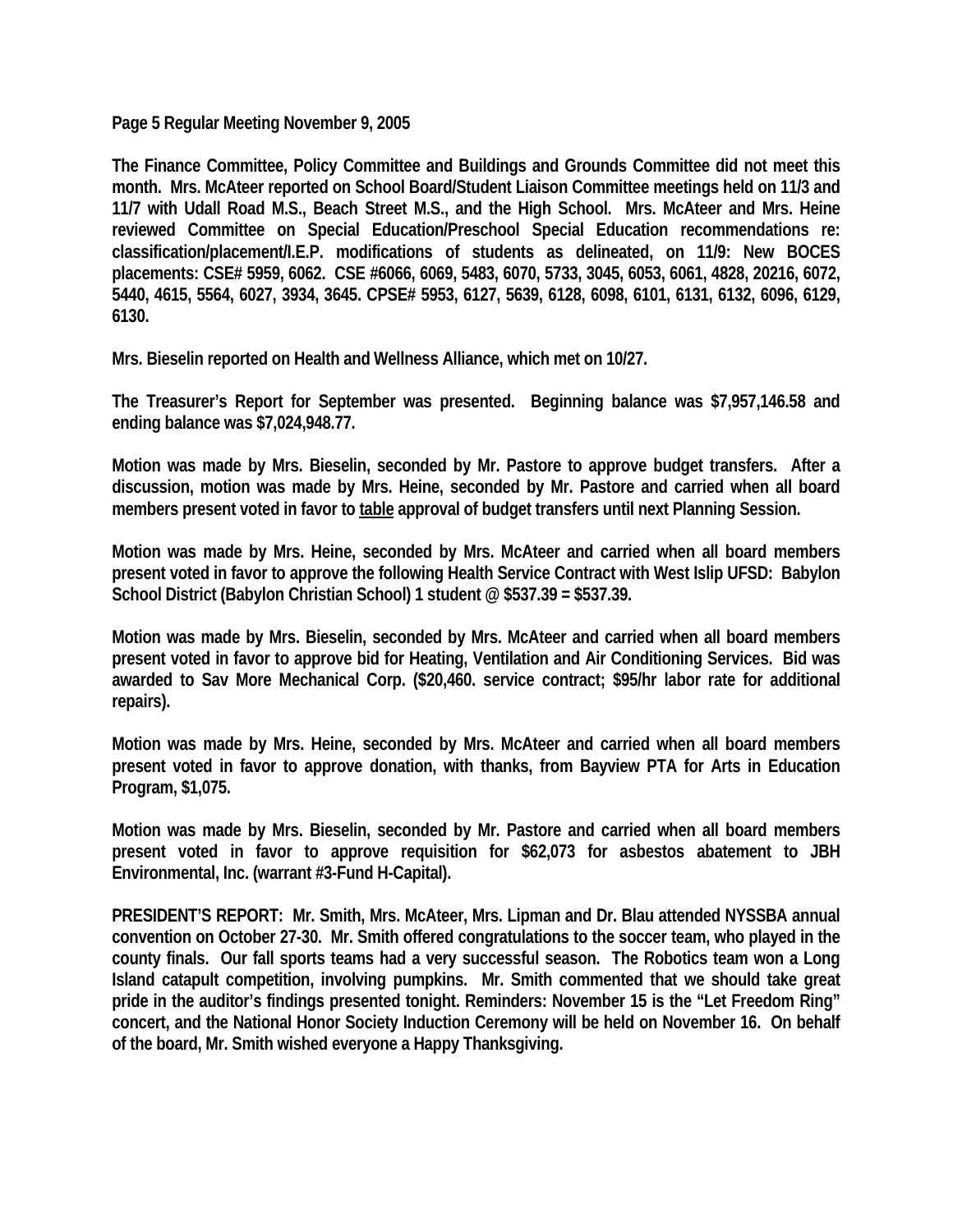**Page 6 Regular Meeting November 9, 2005** 

**Mrs. Heine reported on NYSSBA convention, re: by-laws revision adopted to raise dues; open meeting law; e-mails used between board members considered the same as memos and this is up to each board to decide, and our board needs to discuss this.** 

**SUPERINTENDENT'S REPORT: Motion was made by Mrs. Bieselin, seconded by Mrs. McAteer and carried when all board members present voted in favor, except Mrs. Heine who was opposed, to approve Dean/Teacher Memorandum of Agreement.** 

**Dr. Blau reported on staffing and cafeteria enrollments in elementary buildings. Also, she met with SEPTA Sub-Committee for high potential students. Also, enrichment programs for gifted students formed sub-committee consisting of 3 administrators, 3 parents, 3 elementary teachers, and Mrs. Anne Shierant to investigate gifted education and make recommendations to the board for the 2007-08 budget. The committee will survey parents of students identified for future programs.** 

**OTHER ITEMS FOR BOARD MEMBERS INFO/NOTICES/REMINDERS: Mrs. Heine asked Mr. Stern what caused lower test scores on 4th grade testing in ELA and 8th grade test scores for math; special education students included in Bayview and Captree scores, comparison between schools . Mr. Stern pointed out that we should not compare class-to-class or school-to-school; only compare data against standards.** 

**Motion was made by Mr. Pastore, seconded by Mrs. Bieselin and carried when all board members present voted in favor to adjourn to Executive Session at 11:30 PM, for the purpose of discussing personnel, negotiations and/or litigation.** 

**Meeting reconvened at 12:00 AM on motion made by Mrs. Bieselin, seconded by Mrs. McAteer and carried when all board members present voted in favor. Motion was made by Mrs. Bieselin, seconded by Mrs. McAteer and carried when all board members present voted in favor to suspend policy, and to extend Executive Session beyond midnight. Motion was made by Mrs. McAteer, seconded by Mr. Pastore and carried when all board members present voted in favor to adjourn back to Executive Session at 12:01 AM. Meeting reconvened and adjourned at 12:21 AM on motion made by Mr. Pastore, seconded by Mrs. McAteer and carried when all board members present voted in favor.** 

 **Respectfully submitted by** 

 **Carolyn J. Cross District Clerk** 

**All correspondence, reports, or related materials referred to in these minutes are on file in the District Office.**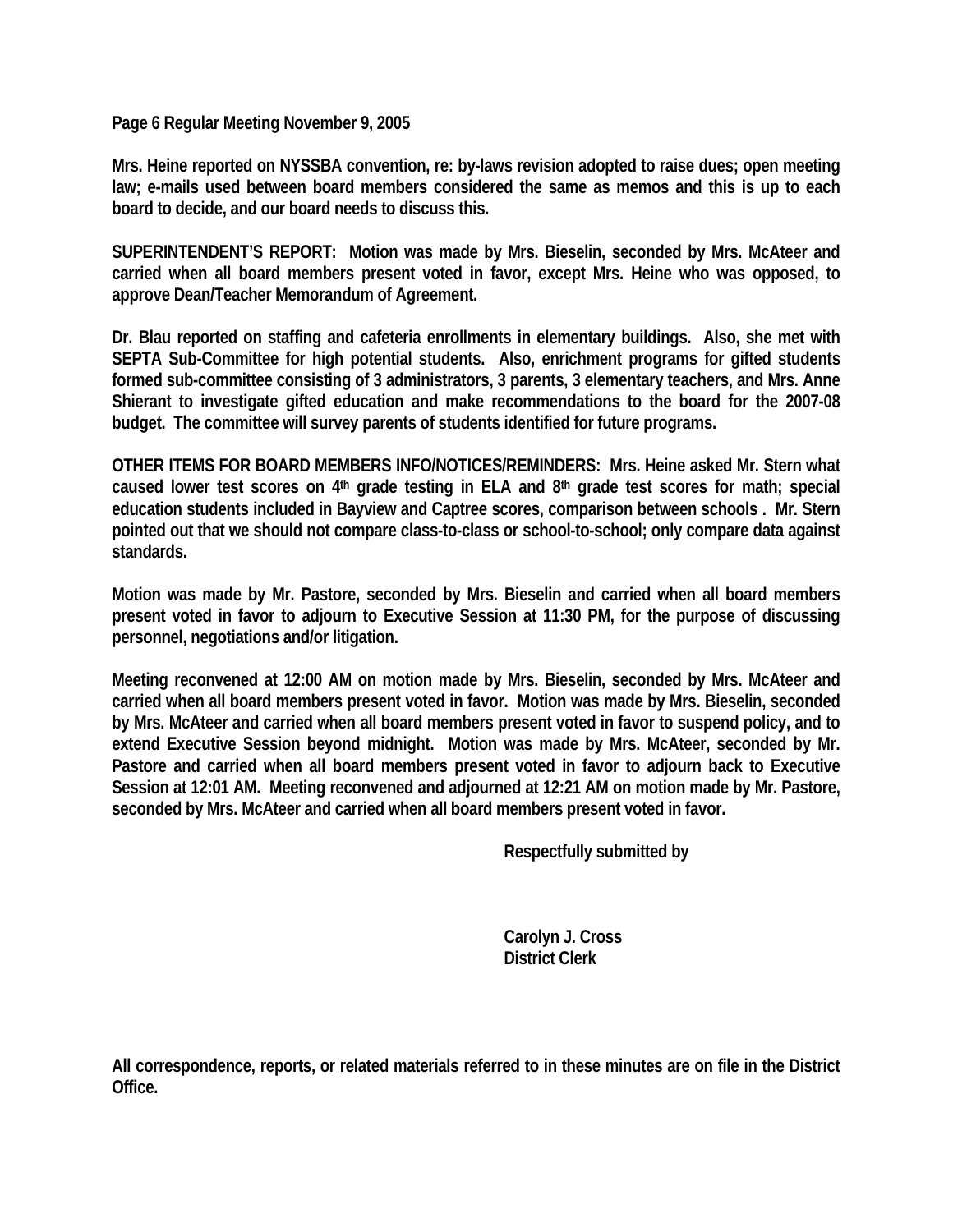#### **SPECIAL MEETING OF THE BOARD OF EDUCATION**

### **November 29, 2005—District Office**

**President George Smith, Presiding** 

**PRESENT: Mr. Smith, Mr. Pastore, Mrs. Bieselin, Mrs. Heine, Mrs. Lipman, Mrs. McAteer, Mr. Micucci Administrators: Dr. Blau, Ms. Duffy, Mr. Stern, Mr. Zocchia** 

**The meeting was called to order at 7:35 PM, followed by the Pledge. Review of the External Audit report and fund balance was presented by Maryann VanDyne of R.S. Abrams & Co., LLP and discussed.** 

**Motion was made by Mr. Pastore, seconded by Mrs. Bieselin and carried when all board members present voted in favor to approve budget transfers, as tabled from the Regular Meeting of November 9, 2005.** 

**Motion was made by Mr. Pastore, seconded by Mr. Micucci and carried when all board members present voted in favor to approve Public Officers Law § 18 Resolution: BE IT RESOLVED, that supplemental hereto and as an additional perquisite to public office and employment, the Board hereby further extends the right to be defended and indemnified as provided in Public Officers Law, § 18 to board members, school officers, agents and employees who are requested or are called to testify as a witness or to answer questions concerning their acts or omissions within the scope of their office, agency or employment before a grand jury, the Office of the District Attorney or other law enforcement officials. Nothing herein contained shall be construed to authorize or require defense or indemnification to a board member, school officer, agent or employee who has been identified as a defendant in a pending criminal prosecution or where such individual, or the school district, has reason to believe that such individual is a target in a criminal investigation or prosecution by the Office of the District Attorney or other law enforcement.** 

**Motion was made by Mrs. Lipman, seconded by Mrs. Bieselin and carried when all board members present voted in favor to approve resolution: Independent Auditors Report: BE IT RESOLVED, that the Board of Education of the West Islip School District acknowledges receipt of the Independent Auditors Report for the year ended June 30, 2005, from R.S. Abrams & Co., LLP. As required by law, a legal ad has been filed.** 

**Motion was made by Mrs. Bieselin, seconded by Mrs. McAteer and carried when all board members present voted in favor to approve appointment of an Audit Committee consisting of the entire Board of Education.** 

**Discussion items: Authorized Signature Policy; Adult Education, Enrichment and Driver's Education programs; carry-over items as per Mrs. Heine: Open Meeting laws and SED presentation on required financial documents, budget increase voted in June 2005, amounts in existing reserve accounts and Use vis-à-vis GASB, and areas of concern.**